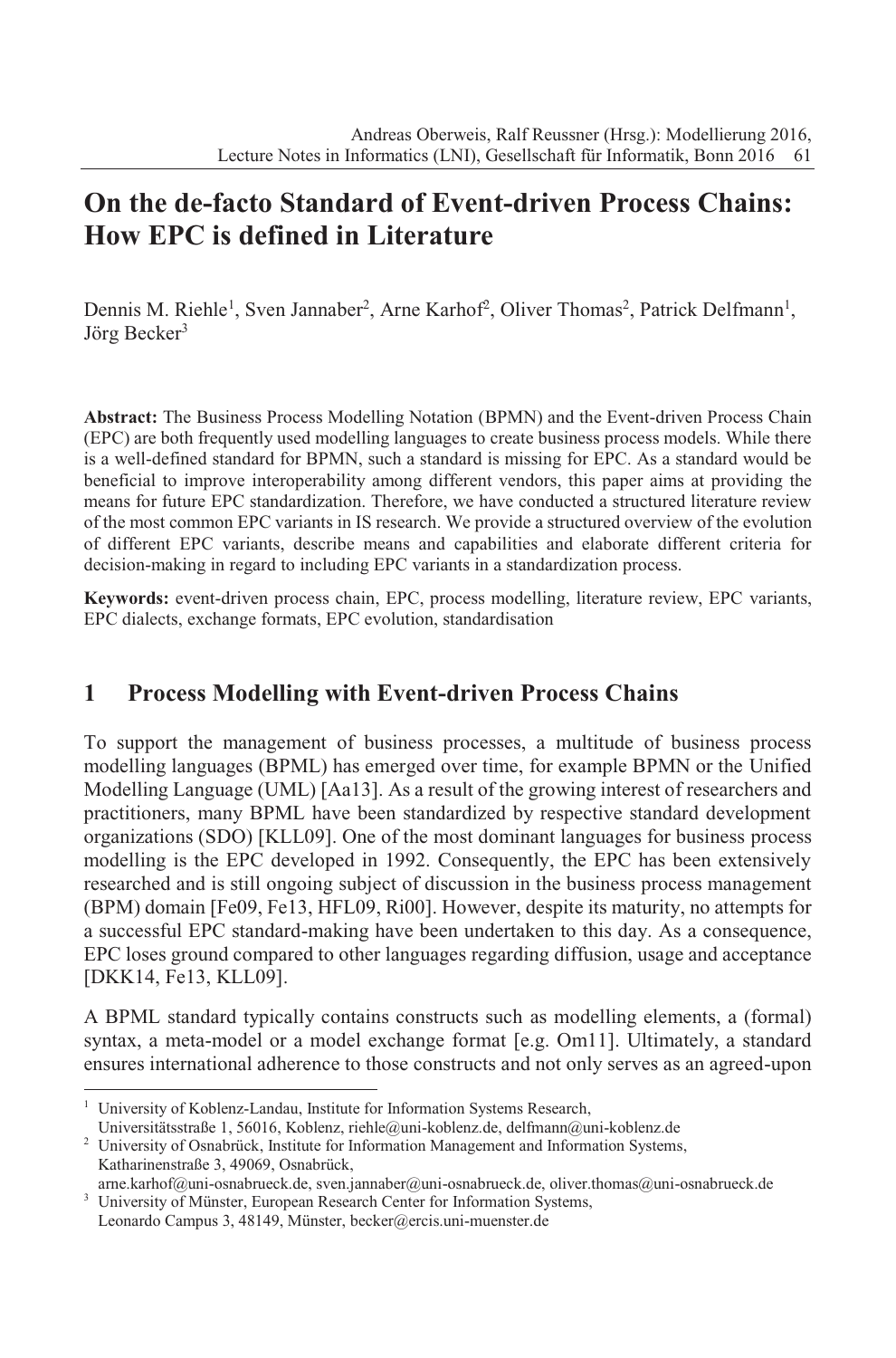basis for further language refinement, but also facilitates applicability in practice, e.g. by increasing the interoperability of process models [Fo03, MN06]. Although there exist numerous publications that propose specifications for constructs of the EPC language [e.g. MA07, NR02, Ro08], a unified approach towards EPC standardization has not been initiated to date [KLL09]. The challenges of systematic standardization primarily originate in the large amount of scientific contributions that have been published, which have significantly increased the variety of EPC-related propositions. Hence, identifying and determining what language constructs and extensions to include in an EPC standard becomes a difficult task.

The paper at hand aims at providing the groundwork for a successful EPC standardization. The characterized obstacles are tackled by reviewing, ultimately synthesizing and evaluating relevant scientific work in the field of EPCs. Since standard-making heavily depends on agreement and consensus of a domain community [DG90, FKL03], an overview over state-of-the-art in EPC research is necessary to create a common understanding of the EPC language. The main focus of this paper is hereby put on the evolution of the EPC language, more specifically on the various language variants that have been developed over time, which extend the basic EPC language with additional concepts and constructs. We believe that providing transparency over a language's natural evolution is needed for the establishment of a common ground that supports a subsequent successful standard-making procedure.

The conducted literature review has been able to examine the evolution of the EPC in terms of variants and included concepts that have emerged over the last years. In doing so, the paper extends the body of knowledge by providing an overview of the EPC language progression over time. Furthermore, relevant language extensions are introduced and evaluated according to predefined criteria, ultimately resulting in a consolidation of previous work that is able to serve as a basis for an EPC standard. Finally, the paper proposes a suggestion of constructs and extensions to consider for an EPC standard.

The paper is structured as follows. Section 2 introduces basic concepts of the EPC language. Additionally, the evolution of related business process management languages is highlighted briefly. In Section 3, the applied research methodology is characterized. The findings of the literature review are presented in Section 4 and discussed in Section 5. The paper concludes with a summary of the results with respect to the research question and an outlook indicating further work.

## **2 Theoretical Background and Related Work**

At the time when EPCs emerged in the 1990s from a joint work of the Institute for Information Systems in Saarbrücken and SAP [KNS92], the effort in BPM standardization has been a negligible factor. Actually, the first standard published in this particular field has been the Workflow Reference Model by the Workflow Management Coalition and was first released three years after the EPC, in 1995 [Ho95]. If we instance the year 2004,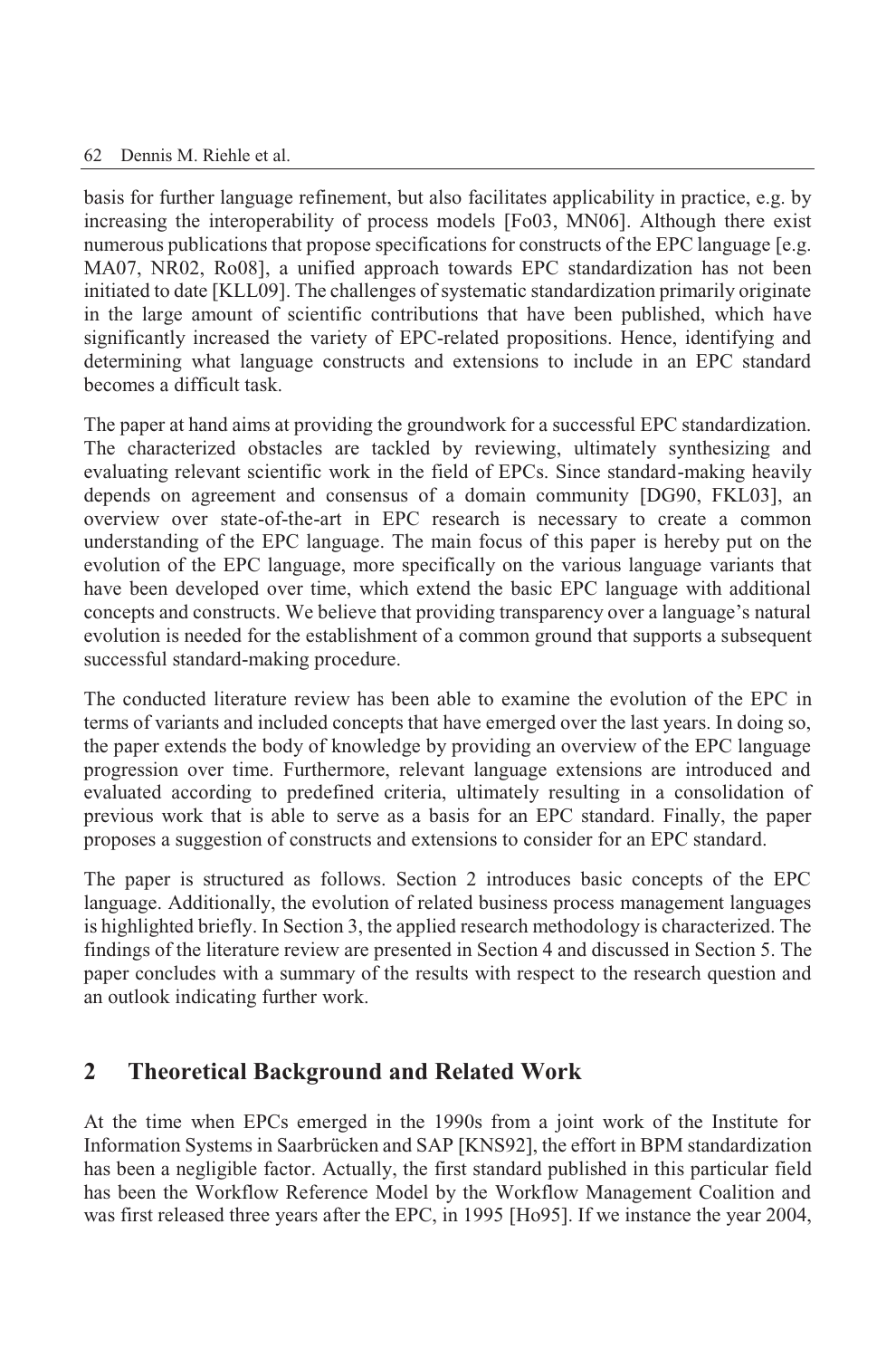in which the BPMN has been publically released, there have been more than ten organizations, who developed standards in the field of BPM [NM06]. Furthermore, not only the quantity of standardization endeavours has been smaller, but also the extent significantly differed from nowadays standards. While the initial standard of the Workflow Reference Model has been described on approximately 50 pages, the BPMN 2.0 standardization paper goes beyond the constraint of 500 pages [Om11]. Despite this heavy increase of extent, the generally recognized need for standardization in 2004 led to the development of a BPMN standard in only two years, while after more than one decade there is still no received standard for EPC models.

Besides the lack of a de-jure standard for EPC models, there is another ancillary effect ensuing from the historical background – as there never has been a coalition, a committee or any other form of society establishing a standardization process and additionally discussing possible extensions of the EPC, an equivalent amount of proposals to alter the EPC have been developed and published. For partial overviews of these extensions, the reader can refer to [Me08] and [SDL05]. Unfortunately, these papers do not provide insights to the evolution of the EPC-extensions, their dependencies among themselves, or detailed descriptions. Also, the papers' main issues do not concern EPC extensions themselves. Therefore, they are just mentioning or briefly describing them. In consequence of this heterogenous area of EPC interpretations, it is necessary to gain a structured overview of these versions and to cover the mentioned aspects above. Only then it is possible to completely capture all relevant aspects for an EPC standard. There are some publications, which already address partial areas of EPC standardization, either by proposing formal notations of the EPC [Aa99, Me08] or by assembling informal rules for EPC modelling [e.g. Fe13]. Other publications have analysed file-based exchange formats for EPC models [Ri16] and the implementation of EPC in different modelling tools [Ka16]. Unfortunately, such papers neglect the occurrence of EPC-variations and do not discuss their relevance.

In favor of a better understanding of the proposed alterations which are given in section 4, we briefly introduce the initial EPC elements as introduced by [KNS92]. This first version of the EPC only consisted of events, functions and operators. Thereby, the event is defined as an "occurrence of a defined condition", while the function is a "process that converts an input state to an output state". Beginning with events, these entities always have to alternate. Furthermore, the initial EPC provided operators for splitting and joining the control flow of a process model. These operators were distinguished as conjunctive, disjunctive and adjunctive and corresponded to AND, XOR and OR operators respectively.

## **3 Methodology**

We have conducted a structured literature review in the discipline of information systems, as suggested by [WW02] and [Br13]. Since the first publication regarding the EPC was published as a working paper in the working paper series of the institute for information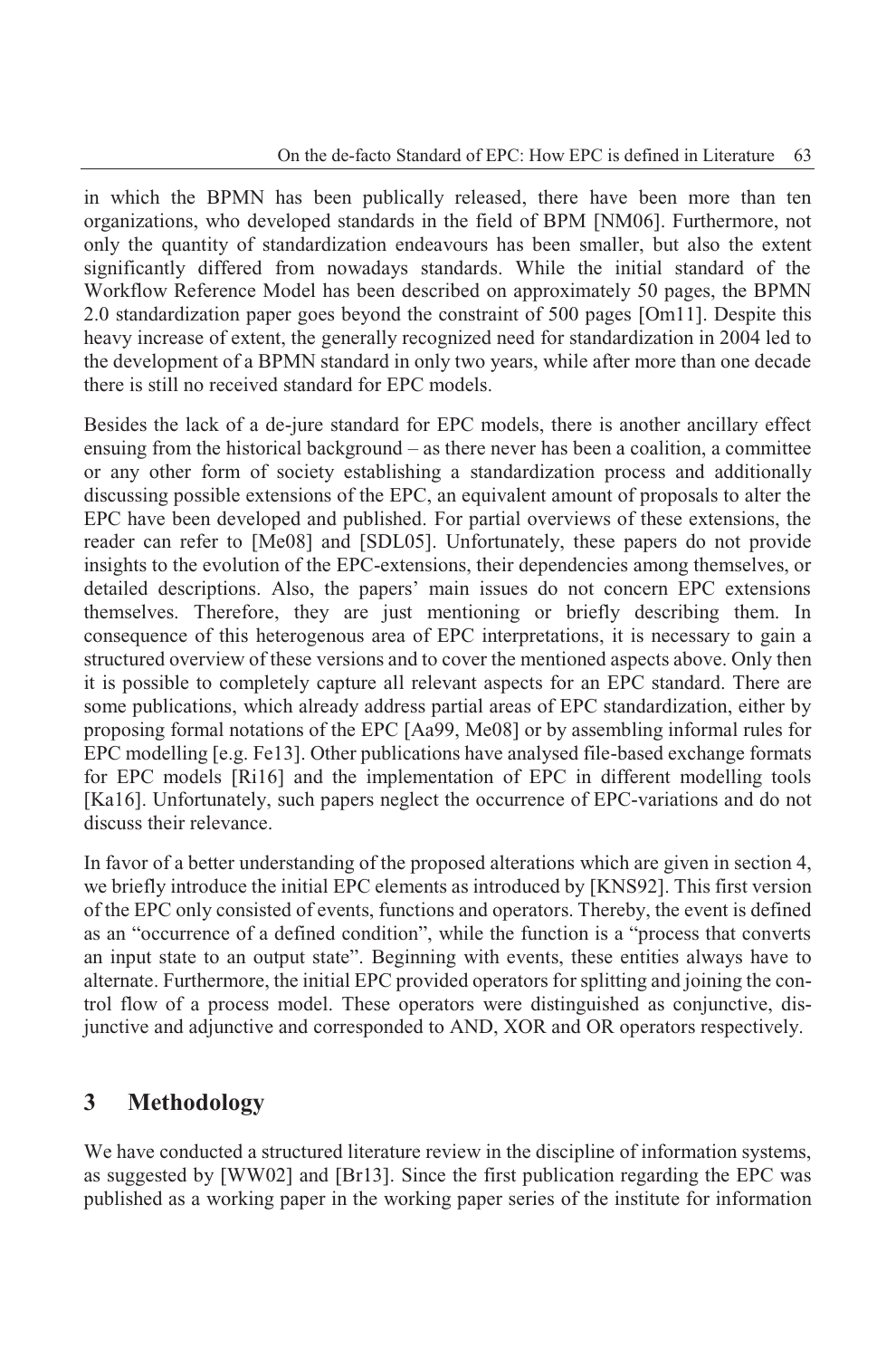systems at the University of Saarbrücken, we included their working series with a total of 198 papers as a data source in our review process. Additionally, we considered the EPC workshop from 2002 to 2009, whose proceedings with a total of 57 papers were included as our second data source. Lastly, we queried two scientific search engines with the terms "Ereignisgesteuerte Prozesskette" and "event-driven process chain" (in several spellings) to find further publications. We are aware that these generic search queries deliver a huge result set, however we think that there is no simple and more specific query that still includes all publications of different EPC adoptions in different application areas. Altogether, our queries returned 1.806 publications at SpringerLink<sup>4</sup> and 198 publications at ScienceDirect<sup>5</sup>. The large difference is due to SpringerLink including more German publications than ScienceDirect.

Due to the large number of 2.259 publications, we followed [WW02] in considering only titles first and discarded papers, whose titles suggested an application of EPC without contributing to the EPC modelling language itself. Further, for technical reasons, we excluded papers of which we could neither find a full text online nor in the libraries of three different universities. This left us with 316 papers. After removing duplicates, reading the abstracts and where necessary the contents as well, we came to a set of 79 publications in our first iteration.

Next, we conducted a forward and backward search to find additional literature that might not have been found by our search engines. While the backward search was done manually, we used Google Scholar<sup>6</sup> for the forward search. In this iteration we also revised some of our decisions on discarding papers in the previous iteration, e.g. in case a referenced paragraph generated more insight to the papers' content than solely its title. After reading the abstracts of the papers delivered by forward and backward search, and after another removal of duplicates, we found 35 new publications. Therefore, we came to a final set of 114 papers.

## **4 Different EPC Variants from Literature**

More than 20 years ago, the idea of modelling business processes with alternating events and functions was published by [KNS92]. Not surprisingly, event-driven process chains have heavily developed over the years, leading to similar, yet different understandings of EPC in literature. Many authors have suggested extending the EPC in one or the other way and several formalizations of the EPC modelling language have been provided.

Within our set of 144 publications regarding EPCs, we found 14 different variations of the EPC, which we will call EPC dialects. For all these 14 different dialects, the authors described in one or more papers how their variation of the EPC is defined and in which

<sup>4</sup> http://link.springer.com/

<sup>5</sup> http://sciencedirect.com/

<sup>6</sup> http://scholar.google.com/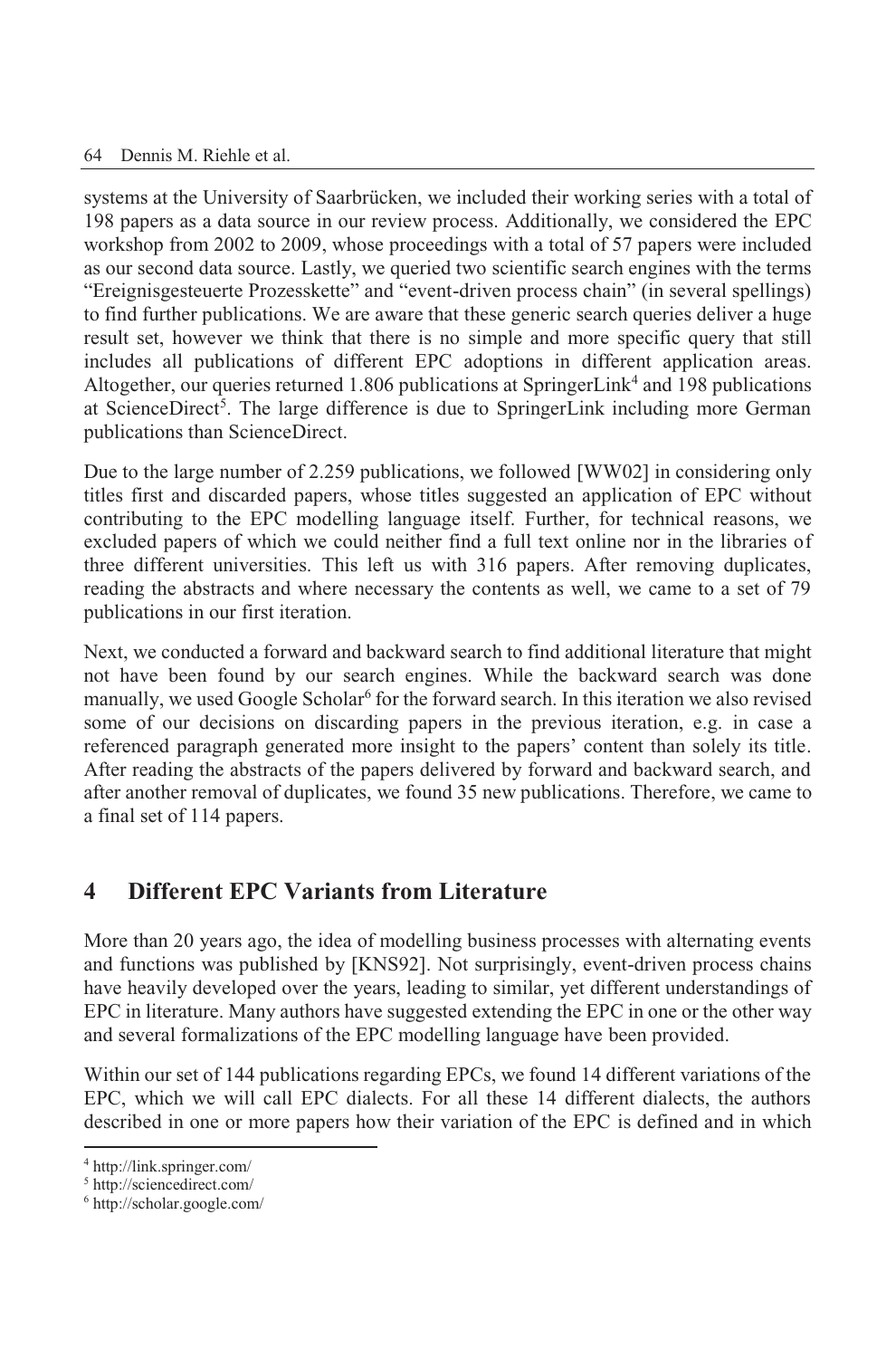terms they modified the base EPC by [KNS92]. An overview of these 14 EPC dialects is provided in Tab. 1. Additionally, we identified 8 different exchange formats for EPC models (counting different versions of the same format separately, due to incompatibilities), which are capable of storing EPC models of one or more of the 14 different EPC dialects.

| <b>Name</b>         | <b>References</b> | <b>Short Abstract</b>                                           |
|---------------------|-------------------|-----------------------------------------------------------------|
| <b>EPC</b>          | [KNS92]           | The prototype of all event-driven process chains, consisting    |
|                     |                   | only of functions, events and connectors                        |
| <b>Extended EPC</b> | [HKS93]           | An enriched EPC, including organizational units,                |
| (eEPC)              | [ $GS94$ ]        | information objects, IT systems and process refinements         |
|                     | [ $KT97$ ]        |                                                                 |
| Real-Time EPC       | [HWS93]           | Includes a state machine, which is modelled in parallel to the  |
| (rEPC)              |                   | EPC, events and functions of the EPC are linked to              |
|                     |                   | conditions and actions of the state machine                     |
| EPC*                | [ZR96]            | Information objects can be connected to model data flow and     |
|                     |                   | conditions can be added to the control flow, e.g. to start      |
|                     |                   | events                                                          |
| Object-oriented     | [SNZ97]           | Uses an object-oriented process definition, where activities    |
| EPC (oEPC)          | [NZ98]            | are carried out on business objects, therefore such objects are |
|                     |                   | modelled instead of traditional functions                       |
| <b>Risk EPC</b>     | [ $BO02$ ]        | Adds a risk element to the EPC which can be linked with         |
|                     |                   | function to visualize potential business risks                  |
| <b>Fuzzy EPC</b>    | <b>THA021</b>     | A new fuzzy connector allows to model fuzzy decision-           |
|                     | [TD06]            | making in business processes, using variables and decision      |
|                     | [Th09]            | rules related to the fuzzy connector                            |
| Yet another         | [MNN05]           | Extends the EPC to support state-based workflow patterns,       |
| $EPC$ ( $yEPC$ )    |                   | multi-instantiation and cancellation                            |
| <b>Risk EPC</b>     | [ $RM05$ ]        | Adds different risk events which are triggered when an          |
| extended            | [RW08]            | exception occurs, further risk-management functions can be      |
|                     |                   | used to handle the exception                                    |
| Configurable        | $[RA07]$          | Functions, events and connectors are configurable, several      |
| EPC (C-EPC)         | [ $Re05$ ]        | EPCs can be generated from a single EPC reference model         |
| <b>Semantic EPC</b> | [TF06]            | EPC elements are linked to ontologies, to improve semantics     |
|                     | [FKS09]           | and prevent ambiguity                                           |
| Nautilus EPC        | KUL06             | Allows modelling of several events between two functions,       |
| $(N-EPC)$           |                   | trivial events can make decisions and can hence be followed     |
|                     |                   | by an XOR or OR connector                                       |
| <b>Service EPC</b>  | [HW07]            | Traditional functions are replaced by services, which can be    |
|                     |                   | synchronous or asynchronous, introduce timeouts and             |
|                     |                   | message events                                                  |
| Configurable        | [Ro08]            | Extends the configuration introduced in the C-EPC to            |
| integrated EPC      |                   | information objects, IT systems and organizational objects,     |
| $(C-iEPC)$          |                   | allowing an even greater range of configuration                 |
|                     |                   |                                                                 |

Tab. 1: Overview of EPC dialects most prominent in literature

While the original EPC only considered the process flow by using events and functions,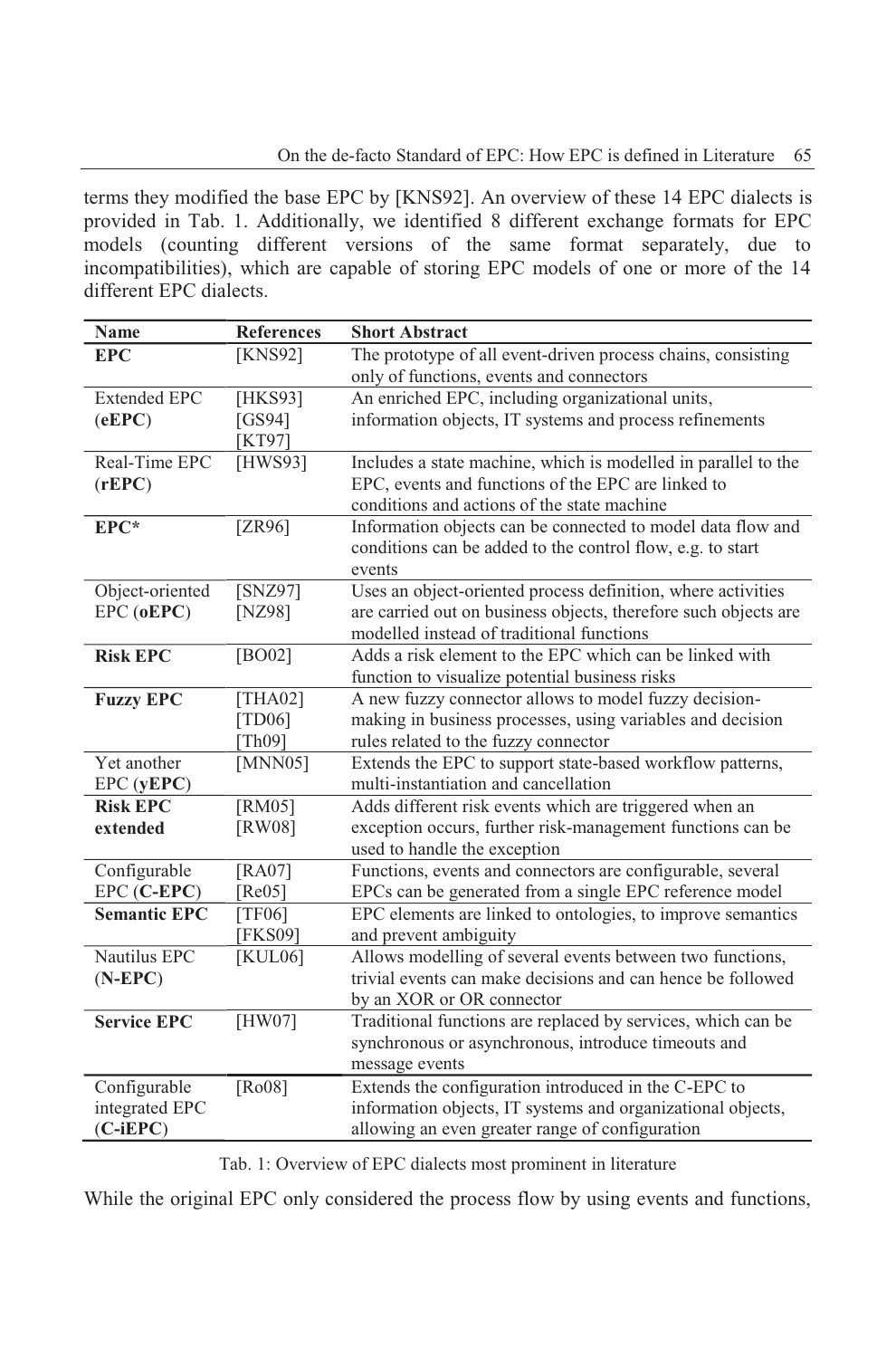this basic EPC model was soon extended. A very early extension was the real-time extension to EPC, which included a state machine similar to Petri nets. Events and function of the EPC are linked to conditions and actions of the state machine, enabling a state-based execution of rEPC models [HWS93].

Another early extension of the EPC is referred to as extended EPC (eEPC) in literature. Extended EPCs include organizational units, which are connected to functions to model process responsibilities, information objects, which represent abstract data (documents) and can be used or generated by functions, IT systems, which can be used by functions, and process refinements, which aggregate a set of activities, i.e. a subordinate EPC to a single element [GS94, HKS93, KT97, Ro96]. The eEPC was widely accepted and all further dialects are based heron.

The EPC\* extension is provided by [ZR96], who tried to overcome the shorting of traditional EPCs only representing the control flow in a process. Therefore, EPC\* introduced relations between information objects to represent the data flow within a single process. Furthermore, conditions can be added to control flows to enable decision-making, and organizational units can be connected with start events to model organizational units that are allowed to initiate the process.

If processes are not understood as a set of activities (function-oriented process definition), but rather as operations on a business object (object-oriented process definition), an objectoriented EPC (oEPC) can be used to model business processes [NZ98, SNZ97]. The oEPC replaces functions which object classes, which includes methods for operating on the business object. Still, organizational units and information objects can be attached to objects.

An idea of explicitly modelling business risks in EPC models was first suggested by [BO02], who add a risk element, which when connected with a function indicates that this function can cause a potential problem. We refer to this dialect as the "Risk EPC". The idea of modelling risks has been further adapted by [RM05] and [RW08], who propose to separate between different kinds of risks. [RW08] suggest three different risk elements, which can be triggered by functions when an exception occurs. These risk events can be followed by different kinds of risk handling functions. This dialect, which we refer to as "Risk EPC extended", allows not only to model different kinds of risks, but also to model how unexpected situations are handled in the process.

With the Fuzzy EPC, one is capable of modelling fuzzy decision making based on textual variables and decision rules, for which [THA02] introduce the fuzzy connector. Further publications describe attributes and details of Fuzzy EPCs in more detail [TD06, Th09]. Similarly, the Yet another EPC (yEPC) introduces a new connector as well, namely the empty connector. The yEPC further adds process parameters for multi-instantiation and a cancellation area for cancellation support [MNN05], to make the EPC capable of executing common workflow patterns described in [Aa03].

The suggestion of using configurable process models as a basis for reference modelling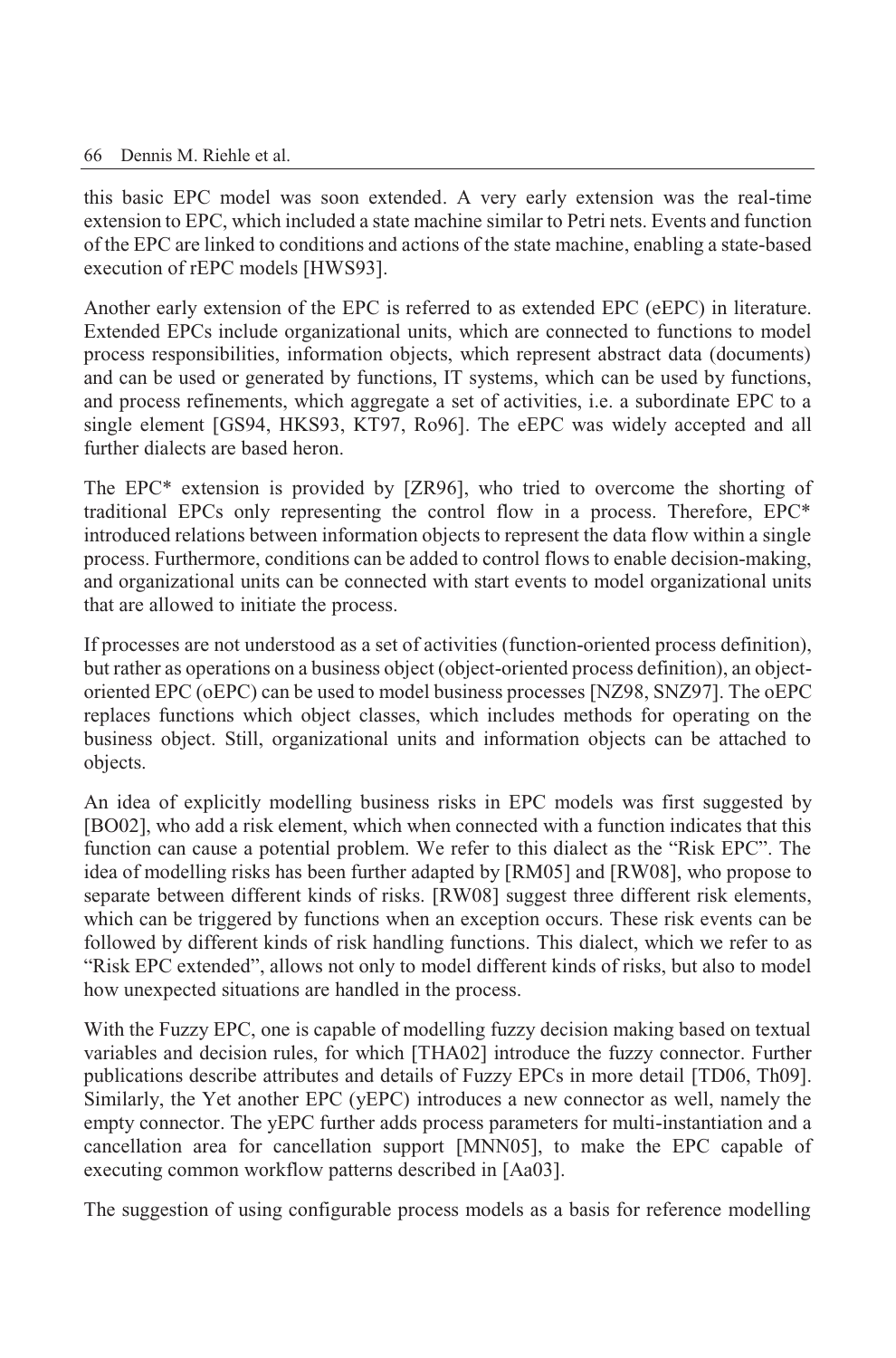[Aa06] lead to the development of a configurable EPC (C-EPC). The C-EPC includes configurable functions, events and connectors which make the control flow of the EPC configurable [RA07, Re05]. With this technique, several different concrete EPC models can be generated from a single C-EPC, depending on the configuration. This approach has been further extended by [Ro08], who specified configuration for organizational units, information objects and IT systems. This so-called configurable integrated EPC (C-iEPC) enables extremely configurable scenarios and therefore a high reusability of EPC models.

A simplified dialect called nautilus EPC (N-EPC) has been proposed by [KUL06]. Contrasting to other EPC dialects, trivial events are able to make a decision. Therefore, trivial events can be followed by an XOR or an OR operator. Technically, this dialect omits the function succeeding trivial events, as this function is also regarded to be trivial.

Another fairly recent publication adopts the idea of IT services and regards business processes as services, which are consumed during the process execution. Consequently, [HW07] add functions, which refer to service calls that can either be synchronous or asynchronous. We refer to this dialect as "service EPC". Since the introduction of asynchronous functions requires some kind of message processing when an asynchronously executed function finishes, the service EPC also introduced events to be triggered upon message receipt. This allows a service EPC to start the execution of several asynchronous services first, and then to wait until the service execution finishes.

Besides these 14 different EPC dialects described in literature, we also found different exchange formats. Exchange formats provide a computer-readable data storage for EPC models, which helps to store, transfer and reuse EPC models in different environments. The specification of an exchange format provides an implicit definition of an EPC dialect, by the EPC elements which have been implemented in the concrete exchange format. For all 8 different exchange formats we have identified in literature, we have analysed with which of the 14 different EPC dialects they are compatible with. The evolution of EPC dialects and exchange formats over time is shown in Fig. 1.

A first XML notation for EPC models (XML EPC) has been proposed by [GK02], who provide an XML schema to describe an eEPC, including functions, events, connectors, information objects, organizational units and process refinements. At the same time, a similar yet incompatible XML schema has been described by [MN02], who introduce the EPC Markup Language (EPML) as a general purpose format for exchanging EPC models [MN04].

[WS06] use a different approach by adopting the Graph Exchange Language (GXL) for use with EPC models. GXL is capable of storing any conceptual models as graphs, using nodes to reflect conceptual elements and edges to reflect relations. Though [WS06] do not provide an example for all elements of the eEPC, their exchange format is capable of representing all eEPC elements, as new node types can easily be defined using a custom identifier.

For semantic EPCs, [FKS09] have proposed an ontology based exchange format. By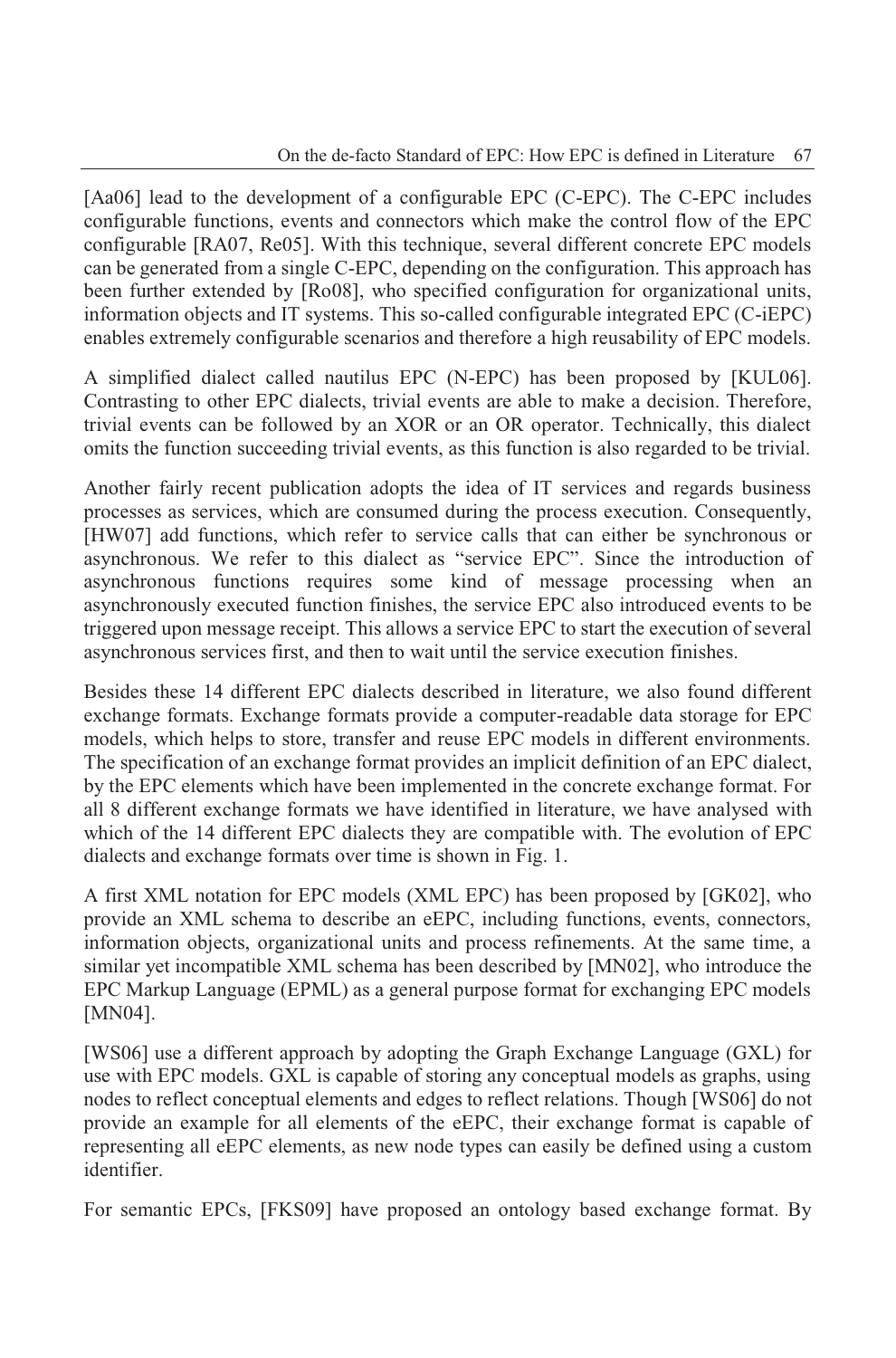transforming elements of the semantic EPC to ontology concepts, they embed the EPC model within an ontology. We refer to this approach as "XML EPC Ontology". Similar to the GXL approach, this leads to storage formats where EPC elements are only meaningful by their description, which usually is a string-based identifier. However, for automated processing it is helpful, if EPC elements are defined within the specification on an exchange format.



Fig. 1: Evolution of different EPC dialects and exchange formats over time

Besides these four different and independently developed formats, the EPML approach by [MN02] has been adapted several times. A modification called oEPML has been developed by [Ho09], who extends the XML schema for objects of the oEPC dialect. Similarly, [TD08] suggested a modification named Fuzzy EPML, which adds a fuzzy connector to the EPML schema and therefore is capable of representing Fuzzy EPC models. However, Fuzzy EPML and oEPML have not been integrated yet, making these two modifications of EPML incompatible to each other. As a consequence, there is no exchange format that can be used for eEPC, Fuzzy EPC and oEPC models altogether.

After a modification for EPML to support C-EPC models was suggested by [Me05], an updated schema for EPML has been released as EPML 1.2 [Me09], which supports yEPC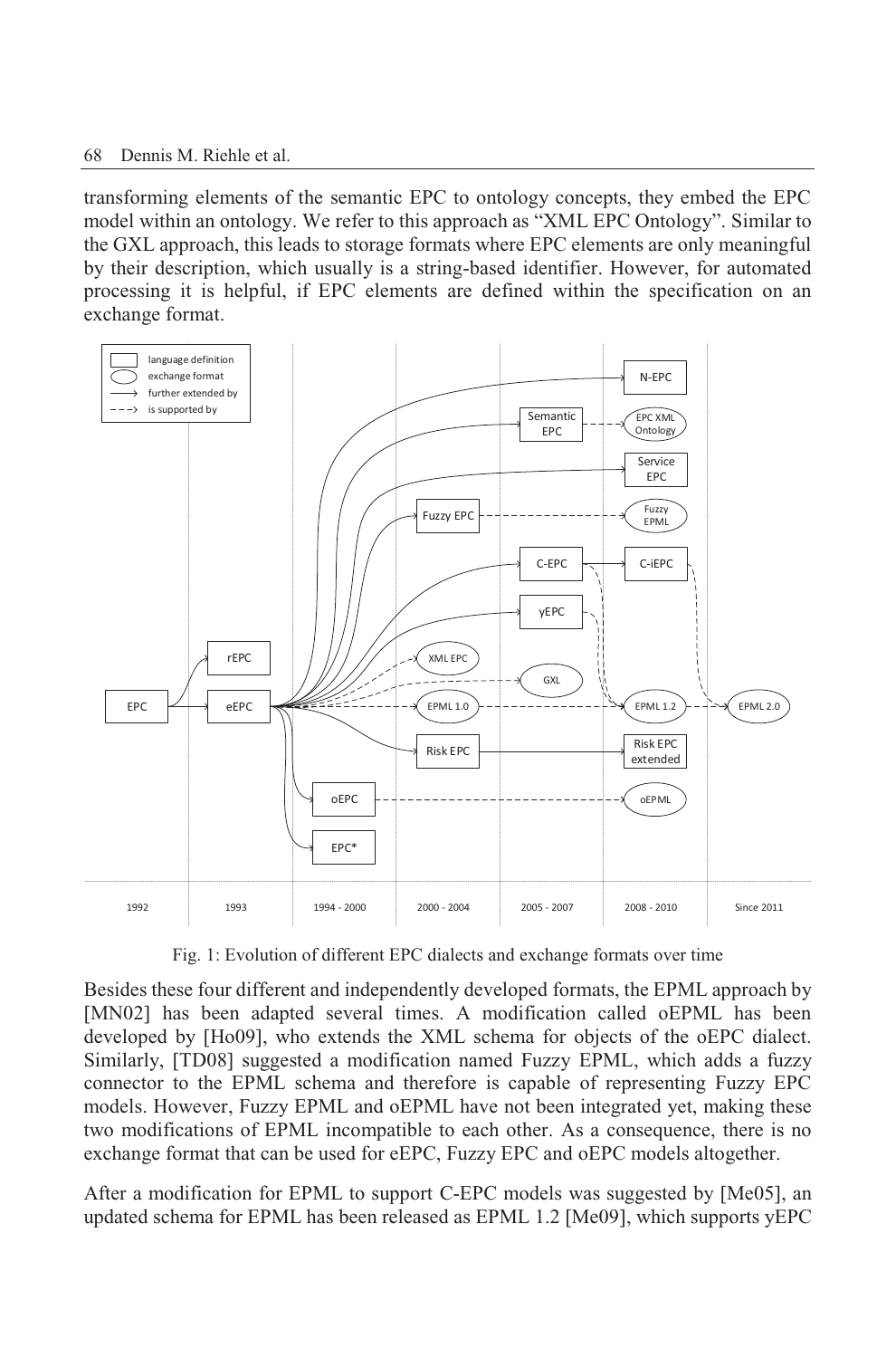and C-EPC model. Additionally, with EPML 2.0 [Me11], support for C-iEPC models was added, which makes EPML 2.0 capable of storing eEPC, yEPC, C-EPC and C-iEPC models. From the number of supported EPC dialects, EPML 2.0 supports the largest variety of EPC dialects.

Summing up the results of our structured literature review, we found 14 different EPC dialects and 8 different exchange formats. Most EPC dialects developed in the last 20 years are based on the eEPC dialect, therefore these dialects share a common understanding of not only events, functions and connectors, but also of information objects, IT systems and organizational units.

There are some extensions, which we have not considered as EPC dialects, for example the SEQ connector [Pr95] or the ET and OR1 connector [Ro96]. These connectors focus on providing a simplification for modelling and can be added to any EPC dialect. Additionally, the SEQ, ET and OR1 connectors can be converted into structures consisting of eEPC elements only, i.e. functions, events and XOR, OR and AND connectors [Ru99, p.62 ff.]. Furthermore, we have neither considered modified EPCs (modEPC) nor agentoriented EPCs (xEPC), as these EPC dialects were only briefly discussed at one single conference and in working papers of the years 1999 and 2000. Unfortunately, we were not able to obtain a full-text as described in the methodology section before.

# **5 Towards an EPC Standard**

The diversity of EPC dialects and exchange formats calls for a standardization procedure to develop a specification for an integrated EPC language and exchange format. As mentioned in our introduction, a standardized modelling language can be more easily implemented by tool vendors and hence can spread faster in the BPM community.

It is worth mentioning that an EPC standard would not only be beneficial for companies that start modelling business processes with event-driven process chains, but also for companies that already have modelled EPCs in the past and still store these models as legacy models. With an EPC standard, such legacy models could be reused in any modelling environment supporting the prospective EPC standard. Possibly some legacy models have to be revised, but it is safe to assume that basic EPC construct will find their way into the standard. Moreover, procedures for migrating one modelling language to another, e.g. EPC to BPMN as suggested by [DT09], could be implemented independently of a modelling tool.

While the benefits of an EPC standard are numerous and rather obvious, there are several open questions yet to be answered. Most importantly, it has to be decided which EPC dialects should be part of an EPC standard. There are several criteria that one might consider. On the one hand, one could evaluate the dominance of an EPC dialect in the literature, e.g. for the rEPC there is – to the best of our knowledge – only one publication [HWS93], which might be an indicator for the rEPC being less relevant to researchers. On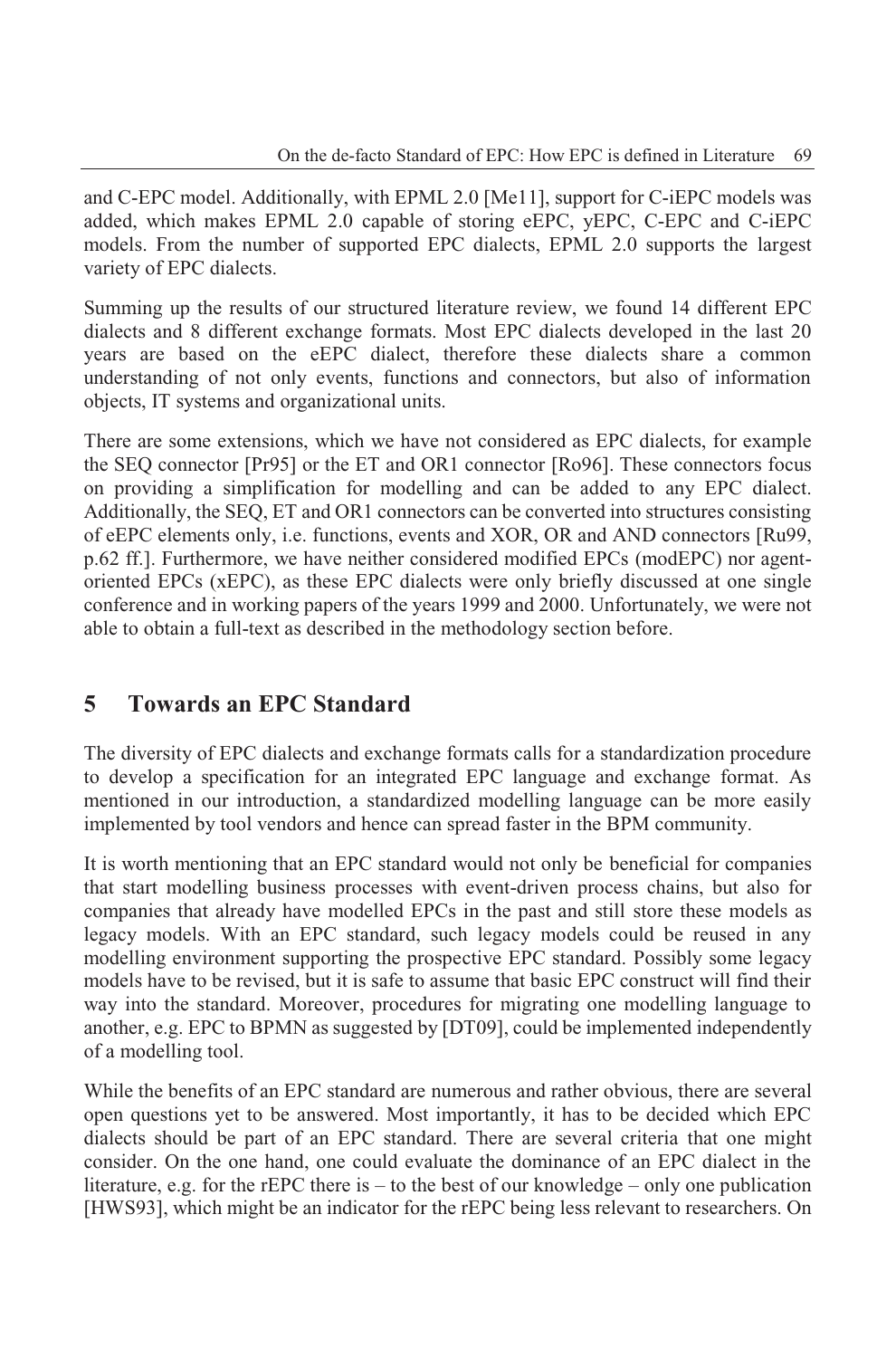the other hand, one might consider the compatibility of different EPC dialects. For example, the N-EPC breaks with the formal semantics of traditional EPCs, as it allows trivial events to make decisions, which is not allowed in any other EPC dialect presented in this paper. Therefore, one might exclude the N-EPC for compatibility reasons.

Besides regarding EPC dialects in the literature, one might also consider the spread of EPC dialects in practice. Since an EPC standard should be implemented and used by practitioners, such a standard should include all artefacts which are needed in practice. Therefore, one should perform a market analysis of BPM modelling tools to get an understanding of EPC dialects which are commonly used in practice. The results of such a market analysis should be included in the process of deciding which EPC dialects are becoming parts of an EPC standard.

Since practitioners can only use the EPC dialects which have been implemented in EPC modelling tools, there might be a discrepancy between what practitioners would like to see in an EPC model and what they can actually model with their modelling tool. Therefore, a survey among practitioners might deliver further insights, especially in terms of useful EPC dialects which have not made it into modelling tools yet.

To further circumstantiate the integration or exclusion of certain EPC dialects and artefacts in an EPC standard, one could interview EPC experts. Interviews with individuals might deliver more detailed results than a survey and provide better arguments for decisionmaking. Together with a group of experts, a final decision on what to be included in an EPC standard should be made. This should be done once modelling tools have been analysed and practitioners have been surveyed.

For a first step towards standardization, we have analysed the type of EPC extension, the type of specification of that extension, the impact in research and the degree of generalization for each 14 EPC dialects. An overview is provided in Tab. 2. To estimate the impact in research, we have used Google Scholar to conduct a forward search for each paper and to count the number of citations each paper has received (column "Cites" in Tab. 2). For EPC dialects that consist of multiple papers, we have conducted a forward search for each paper, and have built an outer set, i.e. eliminated all duplicates in the citations. That number is listed in brackets in the column "Impact". We have classified the impact as "high" if there were more than 100 citations, "noticeable" if there were more than 50 citations, "medium" if there were more than 25 citations and "low" otherwise.

In regard to the way an EPC dialect was specified, we distinguished between an enumerative specification, i.e. the authors provided a textual or visual list of all elements or extensions they provided, a formal semantic specification, i.e. a specification in terms of mathematical equations based on set theory and a meta-model based specification, where the authors provided a meta-model for their EPC variant.

The column "Type of Extension" in Tab. 2 lists the means of each EPC variant, for example if the authors provide additional elements to enrich the information of an EPC model or if the authors aim at a different goal like achieving execution of workflows.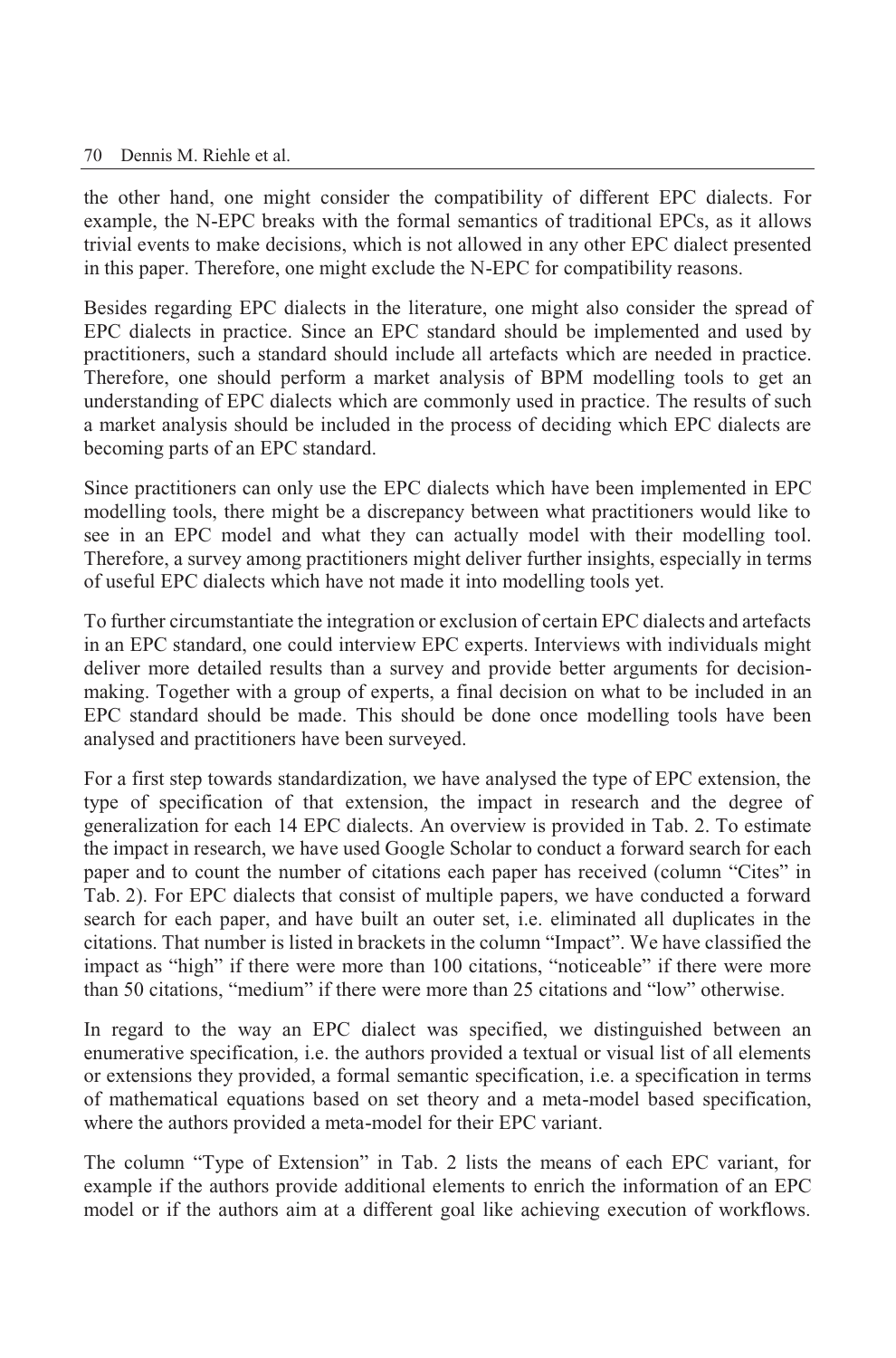Lastly, the column "Generalizable" describes whether the variant is applicable to business process models modelled in EPC in general or if the dialect aims at a certain application domain. As the N-EPC breaks with formal semantics of other EPC dialects, it is not generally applicable to other EPC models.

| <b>Dialect</b> | Reference      | <b>Cites</b>    | Impact     | Specifi-    | Type of                  | Generalizable       |
|----------------|----------------|-----------------|------------|-------------|--------------------------|---------------------|
|                |                |                 |            | cation      | <b>Extension</b>         |                     |
| <b>EPC</b>     | [KNS92]        | 993             | high       | enumerative |                          | generally           |
|                |                |                 |            |             |                          | applicable          |
| eEPC           | [HKS93]        | 67              | high       | enumerative | additional               | generally           |
|                | GS94]          | 19              | (163)      | enumerative | elements                 | applicable          |
|                | [KT97]         | 84              |            | enumerative |                          |                     |
| rEPC           | [HWS93]        | 10              | low        | formal      | execution of             | generally           |
|                |                |                 |            | semantics   | processes                | applicable          |
| EPC*           | $[ZR96]$       | 35              | medium     |             | execution of             | generally           |
|                |                |                 |            |             | workflows                | applicable          |
| oEPC           | SNZ97          | 64              | noticeable | enumerative | additional               | for modelling       |
|                | [ $NZ98$ ]     | $\overline{18}$ | (74)       | enumerative | elements                 | business            |
|                |                |                 |            |             |                          | objects             |
| <b>Risk</b>    | [ $BO02$ ]     | 25              | low        | enumerative | additional               | generally           |
| <b>EPC</b>     |                |                 |            |             | element                  | applicable          |
| Risk           | [RM05]         | 150             | high       | enumerative | additional               | generally           |
| <b>EPC</b>     | [RW08]         | 17              | (166)      | meta-model  | elements                 | applicable          |
| extended       |                |                 |            |             |                          |                     |
| Fuzzy          | [THA02]        | $\overline{24}$ | medium     | meta-model  | additional               | generally           |
| <b>EPC</b>     | [TD06]         | 10              | (34)       | formal      | elements and<br>decision | applicable          |
|                |                |                 |            | semantics   |                          |                     |
|                | [Th09]         | $\overline{9}$  |            | meta&formal | tables                   |                     |
| yEPC           | [MNN05]        | $\overline{41}$ | medium     | enumerative | execution of             | generally           |
|                |                |                 |            |             | workflows,<br>additional | applicable          |
|                |                |                 |            |             | elements                 |                     |
| C-EPC          | [RA07]         | 505             | high       | formal      | reference                | generally           |
|                |                |                 | (526)      | semantics   | modelling                | applicable          |
|                | [Re05]         | 42              |            | enumerative |                          |                     |
| Semantic       | [TF06]         | 5               | low        | enumerative | annotation               | generally           |
| <b>EPC</b>     | <b>[FKS09]</b> | $17$            | (22)       | enumerative | w/ontologies             | applicable          |
| N-EPC          | <b>[KUL06]</b> | 22              | low        | formal      | simplification           | conflicts with      |
|                |                |                 |            | semantics   |                          | formalization       |
|                |                |                 |            |             |                          | of common           |
|                |                |                 |            |             |                          | <b>EPC</b> dialects |
| Service        | [HW07]         | 8               | low        | enumerative | additional               | for modelling       |
| <b>EPC</b>     |                |                 |            |             | elements                 | business            |
|                |                |                 |            |             |                          | services            |
| C-iEPC         | [Ro08]         | 67              | noticeable | formal      | extended                 | generally           |
|                |                |                 |            | semantics   | configuration            | applicable          |
|                |                |                 |            |             |                          |                     |

Tab. 2: Attributes of different EPC dialects for decision-making in a standardization process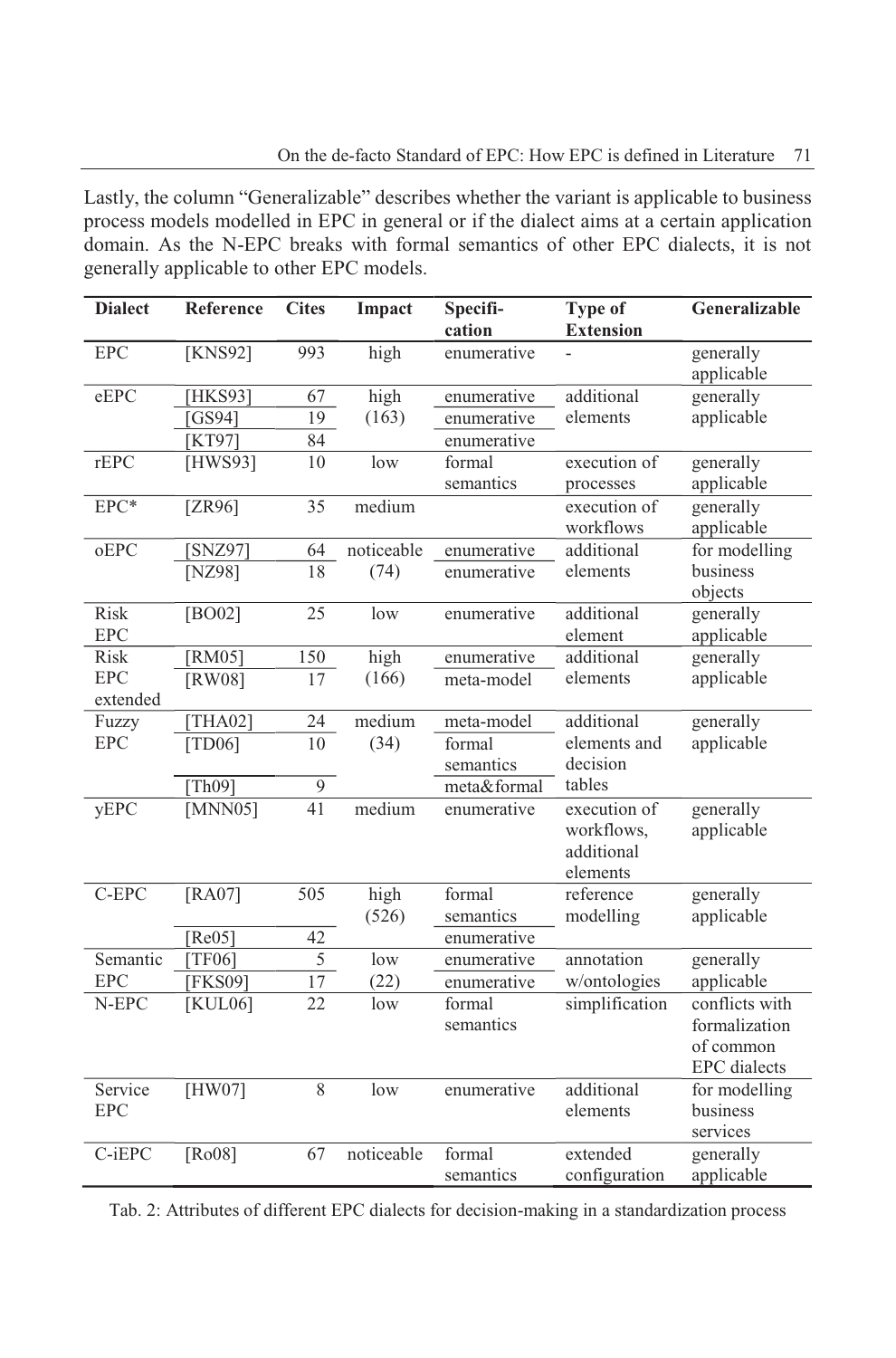Besides fostering a common understanding of EPC elements, an EPC standard should also provide an exchange format for EPC models to improve interoperability among different modelling tools. We think that such an exchange format should be focused on EPC models only and not on process models in general. Approaches like GXL, which can be applied to different process modelling languages as EPC or BPMN, are more complex, thus harder to implement for tool developers and, in most cases, do only support portions of modelling languages, namely those concepts which are supported by all considered languages. Contrastingly, an EPC-specific exchange format like EPML has a well-defined set of element types it can represent, namely those of the underlying EPC dialect. This makes adoption of such an exchange format in modelling tools much easier.

An exchange format for EPC models should be designed carefully. If an EPC standard is extensible, as discussed above, an exchange format needs to be extensible as well. Therefore, an exchange format should be designed in a way that additional information can be added without breaking backward compatibility, so that a tool, which can import a basic EPC model, can also import an EPC model with extensions it is not aware of. Of course, such extensions the modelling tool is not aware of will not be displayed or in any way handled by the modelling tool. The important point is that a modelling tool needs to recognise information in the exchange format it does not know as an unknown EPC extension that has not been implemented in the tool. Then, the modelling tool can simply ignore the additional information. Obviously, in this scenario, an EPC model might become incomplete if imported in a modelling tool which does not implement all EPC extension used within the EPC model. However, this way, a modelling tool could still import as much as possible from a model, providing the greatest possible benefits to users in terms of reusing models.

### **6 Conclusion**

In this paper, we have performed a structured literature review on business process modelling with event-driven process chains and have identified 14 different EPC dialects in the literature. While an overview of EPC dialects has already been provided in [Me08, p.28 ff.] and [SDL05], we have found more EPC dialects and we have described all EPC dialects we found in more detail. Additionally, we have described the evolution of different EPC dialects over time, which – to the best of our knowledge – has not been done to this day. Therefore, we provide a more recent and greater overview of EPC variants.

Furthermore, we have considered exchange formats for EPC models, of which we have found 8 different exchange formats in literature. We have related these 8 different exchange formats to the 14 different EPC dialects we found and have analysed, which exchange format can be used for storing EPC models of which dialect. With this analysis, we have shown that for some EPC dialects there are no well-known exchange formats and that there are several incompatible exchange formats. Only a few exchange formats support more than one EPC dialect.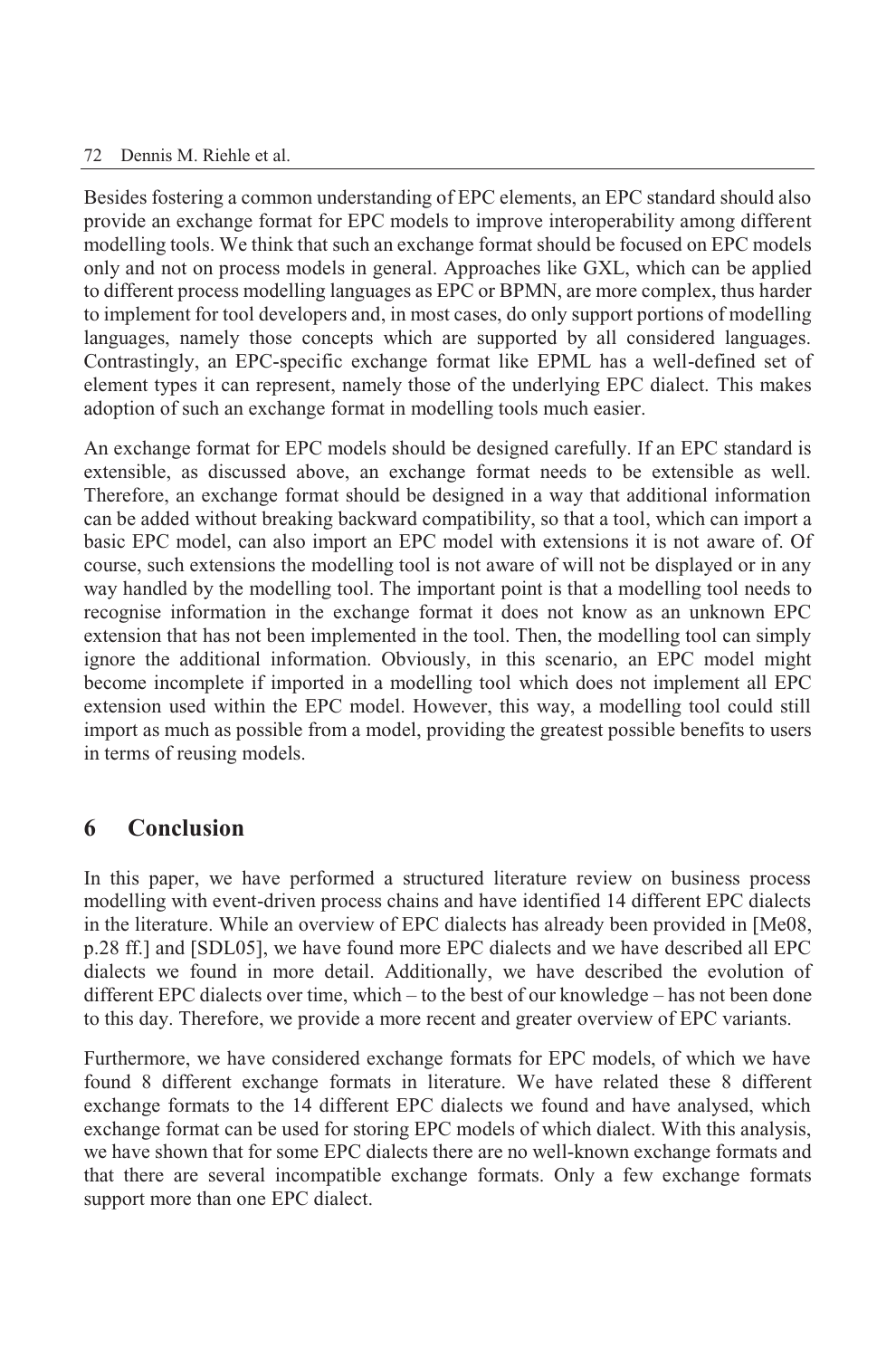Lastly, we have analysed the 14 different EPC dialects in four different criteria, their impact in research, the type of specification, the type and mean of the variant and the generalizability. By this, we have shown that some EPC variants can be considered being more prominent than others and therefore being more adequate for inclusion in a future EPC standard.

With our research, we have contributed towards the development of a standardized EPC modelling language and a standardized EPC exchange format, shortly referred to as an EPC standard. While a standard is beneficial for research and practice under several aspects, such a standard has not been developed yet. With our research, we have provided parts of a research agenda towards a successful EPC standardization.

**Acknowledgement:** The research presented in this paper is part of the SPEAK project and is funded by the Federal Ministry for Economic Affairs and Energy (BMWi) under grant number 01FS14030.

# **References**

| [Aa03]  | Aalst, W.M.P. van der, Hofstede, A.H.M. ter, Kiepuszewski, B., Barros, A.P.:           |
|---------|----------------------------------------------------------------------------------------|
|         | Workflow Patterns. Distributed and Parallel Databases 14, pp. 5–51. 2003.              |
| [Aa06]  | Aalst, W.M.P. van der, Dreiling, A., Gottschalk, F., Rosemann, M., Jansen-Vullers,     |
|         | M.H.: Configurable Process Models as a Basis for Reference Modeling. In: C.J.          |
|         | Bussler, A. Haller (eds.) Business Process Management Workshops - BPM 2005             |
|         | International Workshops. pp. 512–518. Springer, Berlin 2006.                           |
| [Aa13]  | Aalst, W.M.P. van der.: Business Process Management: A Comprehensive Survey.           |
|         | ISRN Software Engineering 2013, pp. 1–37. 2013.                                        |
| [Aa99]  | Aalst, W.M.P. van der.: Formalization and verification of event-driven process chains. |
|         | Information and Software Technology 41, pp. 639–650. 1999.                             |
| [BO02]  | Brabänder, E., Ochs, H.: Analyse und Gestaltung prozessorientierter                    |
|         | Risikomanagementsysteme mit Ereignisgesteuerten Prozessketten. In: EPK 2002 -          |
|         | Geschäftsprozessmanagement mit Ereignisgesteuerten Prozessketten, Proceedings des      |
|         | GI-Workshops und Arbeitskreistreffens, pp. 1–5. 2002.                                  |
| [Br13]  | Brocke, J.M. vom, Simons, A., Niehaves, B., Riemer, K., Plattfaut, R., Cleven, A.:     |
|         | Reconstructing the giant: On the importance of rigour in documenting the literature    |
|         | search process. In: 17th European Conference on Information Systems, pp. 1–13.         |
|         | Verona, Italy 2013.                                                                    |
| [DG90]  | David, P.A., Greenstein, S.: The Economics of Compatibility of Standards: An           |
|         | Introduction to Recent Research. Economics of Innovation and New Technology 1, pp.     |
|         | $3-41.1990.$                                                                           |
| [DKK14] | Drawehn, J., Kochanowski, M., Kötter, F.: Business Process Management Tools 2014.      |
|         | Stuttgart, Germany 2014.                                                               |
| [DT09]  | Decker, G., Tscheschner, W.: Migration von EPK zu BPMN. In: EPK 2009. 8.               |
|         | Workshop der Gesellschaft für Informatik e.V. (GI) und Treffen ihres Arbeitkreises     |
|         | "Geschäftsprozessmanagement mit Ereignisgesteuerten Prozessketten (WI-EPK).            |
|         | Gesellschaft für Informatik, pp. 91-109. 2009.                                         |
| [Fe09]  | Fettke, P.: Ansätze der Informationsmodellierung und ihre betriebswirtschaftliche      |
|         |                                                                                        |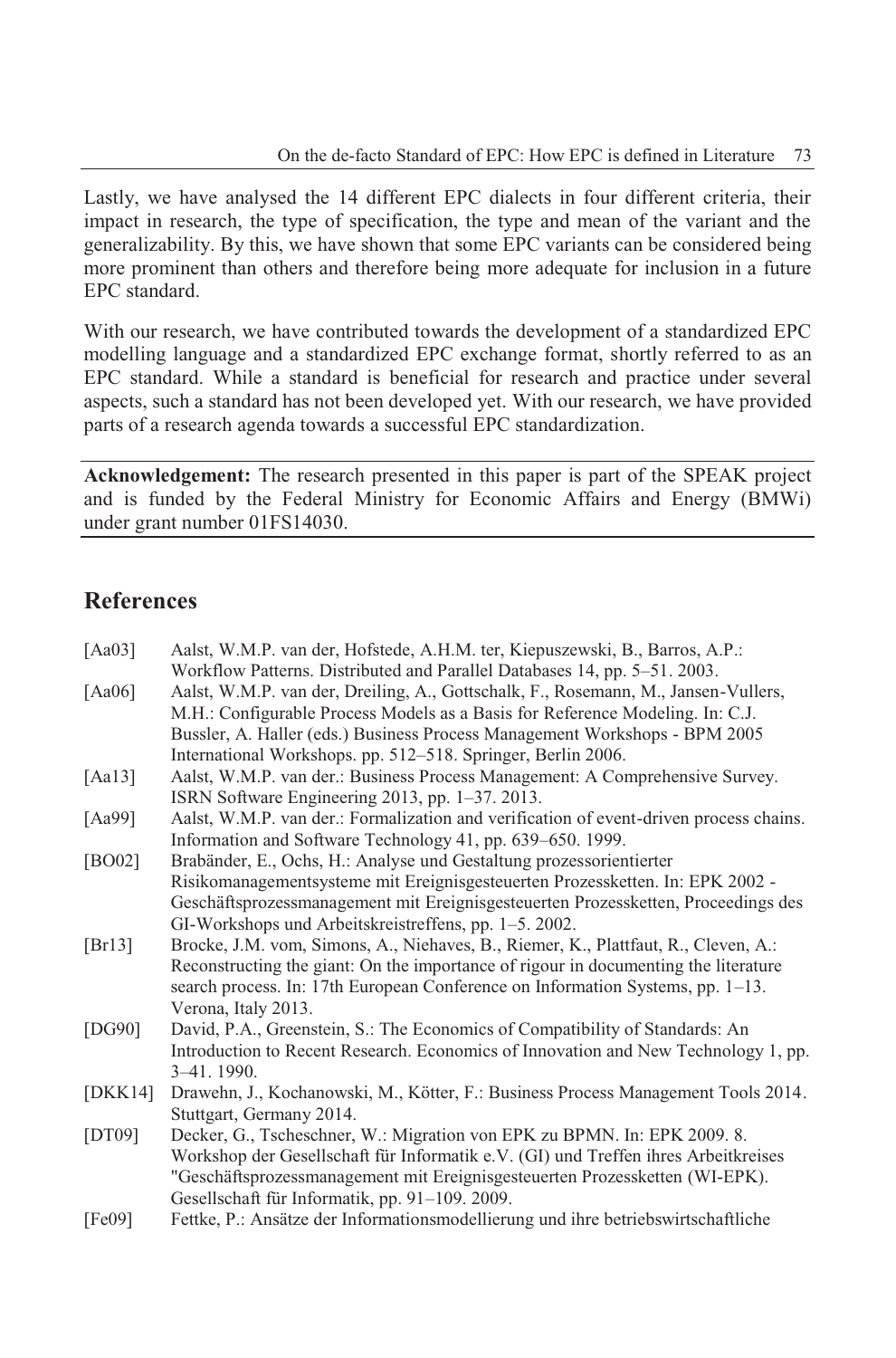Bedeutung: Eine Untersuchung der Modellierungspraxis in Deutschland. Schmalenbachs Zeitschrift für betriebswirtschaftliche Forschung (zfbf) 61, pp. 550– 580. 2009.

- [Fe13] Fellmann, M., Bittmann, S., Karhof, A., Stolze, C., Thomas, O.: Do We Need a Standard for EPC Modelling? The State of Syntactic, Semantic and Pragmatic Quality. In: 5th International Workshop on Enterprise Modelling and Information Systems Architectures (EMISA), pp. 103–116. St. Gallen, Switzerland 2013.
- [FKL03] Fomin, V., Keil, T., Lyytinen, K.: Theorizing about standardization: integrating fragments of process theory in light of telecommunication standardization wars. Sprouts: Working Papers on Information Environments, Systems and Organizations 3, pp. 29–60. 2003.
- [FKS09] Filipowska, A., Kaczmarek, M., Stein, S.: Semantically annotated EPC within semantic business process management. In: Lecture Notes in Business Information Processing, pp. 486–497. Milano, Italy 2009.
- [Fo03] Fomin, V.: The Role of Standards in the Information Infrastructure Development. MISQ Special Issue Workshop 1993, pp. 302–313. 2003.
- [GK02] Geissler, M., Krüger, A.: Eine XML-Notation für Ereignisgesteuerte Prozessketten (EPK). In: Workshop der Gesellschaft für Informatik e.V. (GI) und Treffen ihres Arbeitskreises "Geschäftsprozessmanagement mit Ereignisgesteuerten Prozessketten (WI-EPK)," pp. 81–86. Trier, Germany 2002.
- [GS94] Galler, J., Scheer, A.-W.: Workflow-Management Die ARIS-Architektur als Basis eines multimedialen Workflow-Systems. In: Veröffentlichungen des Instituts für Wirtschaftsinformatik (IWi), No. 108, Universität des Saarlandes 1994.
- [HFL09] Houy, C., Fettke, P., Loos, P.: Stilisierte Fakten der Ereignisgesteuerten Prozesskette Anwendung einer Methode zur Theoriebildung in der Wirtschaftsinformatik. In: EPK 2009. 8. Workshop der Gesellschaft für Informatik e.V. (GI) und Treffen ihres Arbeitkreises "Geschäftsprozessmanagement mit Ereignisgesteuerten Prozessketten (WI-EPK). Gesellschaft für Informatik, pp. 22–41. Bonn, Germany 2009.
- [HKS93] Hoffmann, W., Kirsch, J., Scheer, A.-W.: Modellierung mit Ereignisgesteuerten Prozeßketten. In: Veröffentlichungen des Instituts für Wirtschaftsinformatik (IWi), No. 101, Universität des Saarlandes 1993.
- [Ho09] Hogrebe, F., Nüttgens, M., Kern, H., Kühne, S.: Towards an Integrated Product and Process Modelling : oEPC Markup Language (oEPML) for object-oriented Eventdriven Process Chains (oEPC). In: Informatik 2009: Im Focus das Leben, Beiträge der 39. Jahrestagung der Gesellschaft für Informatik e.V. (GI), 2009.
- [Ho95] Hollingsworth, D.: The Workflow Reference Model. Management am, pp. 1–55. 1995.
- [HW07] Huth, S., Wieland, T.: Geschäftsprozessmodellierung mittels Software-Services auf Basis der EPK. In: V. Nissen, M. Petsch, H. Schorcht (eds.) Service-orientierte Architekturen. pp. 61–76. Deutscher Universitäts-Verlag, Wiesbaden 2007.
- [HWS93] Hoffmann, W., Wein, R., Scheer, A.-W.: Konzeption eines Steuerungsmodells für Informationssysteme–Basis für die Real-Time-Erweiterung der EPK (rEPK). In: Veröffentlichungen des Instituts für Wirtschaftsinformatik (IWi), No. 106, Universität des Saarlandes 1993.
- [Ka16] Karhof, A., Jannaber, S., Riehle, D.M., Thomas, O., Delfmann, P., Becker, J.: On the de-facto Standard of Event-driven Process Chains: Reviewing EPC Implementations in Process Modelling Tools. In: Proceedings of the Modellierung 2016, Karlsruhe, Germany 2016.
- [KLL09] Ko, R.K.L., Lee, S.S.G., Lee, E.W.: Business process management (BPM) standards: a survey. Business Process Management Journal 15, pp. 744–781. 2009.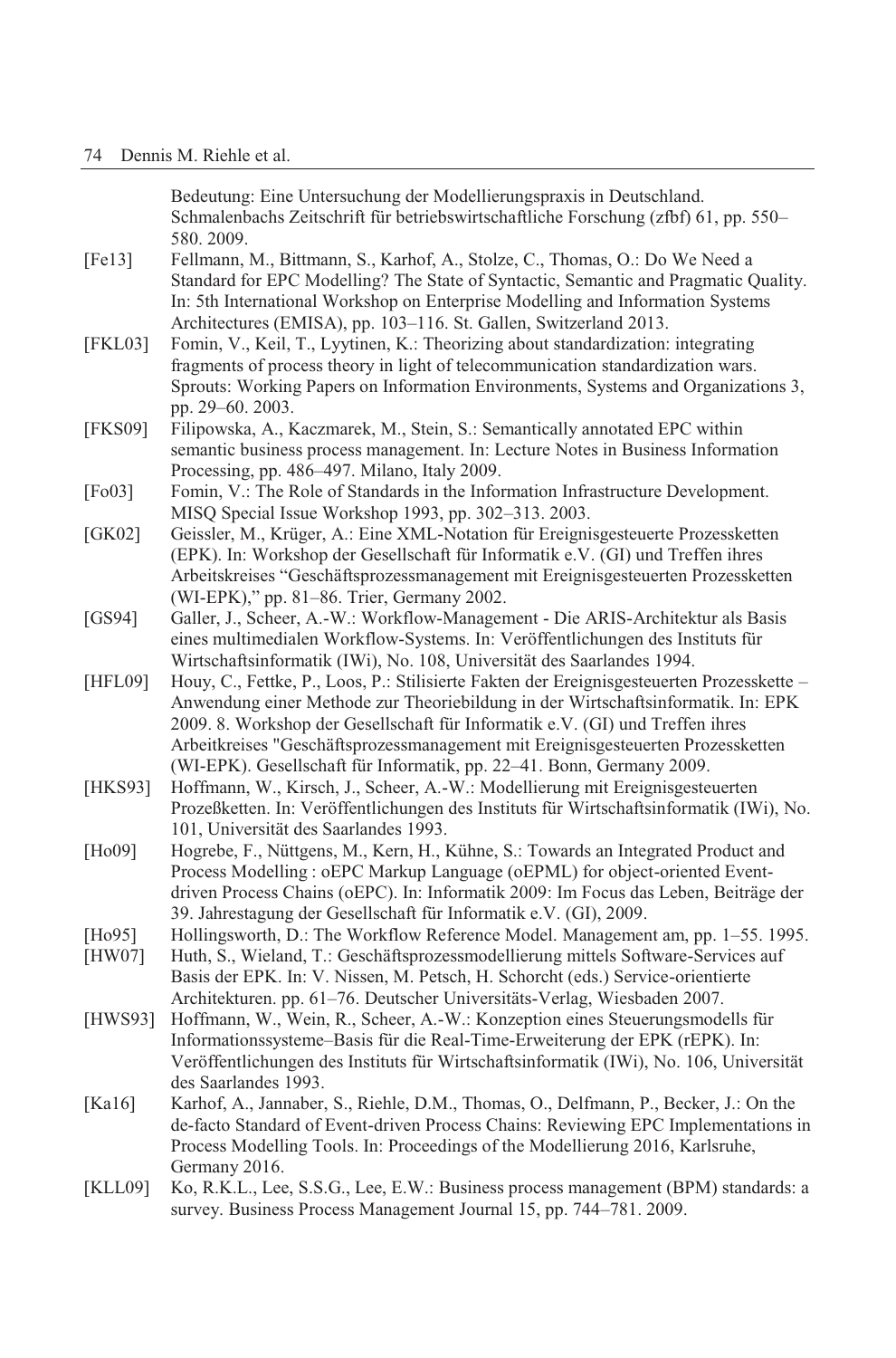| [KNS92]     | Keller, G., Nüttgens, M., Scheer, A.-W.: Semantische Prozeßmodellierung auf der<br>Grundlage "Ereignisgesteuerter Prozeßketten (EPK)." In: Veröffentlichungen des                                                                                                                                                                                                      |
|-------------|------------------------------------------------------------------------------------------------------------------------------------------------------------------------------------------------------------------------------------------------------------------------------------------------------------------------------------------------------------------------|
| [KT97]      | Instituts für Wirtschaftsinformatik (IWi), No. 89, Universität des Saarlandes 1992.<br>Keller, G., Teufel, T.: SAP R/3 prozeßorientiert anwenden. Addison-Wesley, Bonn<br>1997.                                                                                                                                                                                        |
| [KUL06]     | Kopp, O., Unger, T., Leymann, F.: Nautilus Event-driven Process Chains: Syntax,<br>Semantics, and their mapping to BPEL. In: Proceedings of the 5th GI Workshop on<br>Event-Driven Process Chains (EPK 2006), pp. 85-104. 2006.                                                                                                                                        |
| [ $MA07$ ]  | Mendling, J., Aalst, W.M.P. van der.: Formalization and Verification of EPCs with<br>OR-Joins Based on State and Context. Proceedings of the 19th International<br>Conference on Advanced Information Systems Engineering (CAiSE'07) 4495, pp.<br>439-453, 2007.                                                                                                       |
| [Me05]      | Mendling, J., Recker, J., Rosemann, M., Aalst, W.M.P. van der.: Towards the<br>Interchange of Configurable EPCs: An XML-based Approach for Reference Model<br>Configuration. In: Proceedings Workshop Enterprise Modelling and Information<br>Systems Architectures, pp. 8-21. 2005.                                                                                   |
| [Me08]      | Mendling, J.: Metrics for Process Models: Empirical Foundations of Verification,<br>Error Prediction, and Guidelines for Correctness. 2008.                                                                                                                                                                                                                            |
| [Me09]      | Mendling, J.: EPML Schema 1.2. 2009. Available at:                                                                                                                                                                                                                                                                                                                     |
| [ $Mel1]$ ] | http://www.mendling.com/EPML/EPML_12.xsd, accessed 15. Oct 2015.<br>Mendling, J.: EPML Schema 2.0. 2011. Available at:<br>http://www.mendling.com/EPML/EPML_2.0.xsd, accessed 15. Oct 2015.                                                                                                                                                                            |
| [MN02]      | Mendling, J., Nüttgens, M.: Event-Driven-Process-Chain-Markup-Language (EPML):<br>Anforderungen zur Definition eines XML-Schemas für Ereignisgesteuerte<br>Prozessketten. In: Workshop der Gesellschaft für Informatik e.V. (GI) und Treffen<br>ihres Arbeitskreises "Geschäftsprozessmanagement mit Ereignisgesteuerten<br>Prozessketten (WI-EPK)"2, pp. 87-94. 2002. |
| [MN04]      | Mendling, J., Nüttgens, M.: XML-based Reference Modelling: Foundations for an<br>EPC Markup Language. In: J. Becker, P. Delfmann (eds.) Referenzmodellierung. pp.<br>51-72. Physica-Verlag, Heidelberg 2004.                                                                                                                                                           |
| [MN06]      | Mendling, J., Nüttgens, M.: EPC markup language (EPML): An XML-based<br>interchange format for event-driven process chains (EPC). Information Systems and e-<br>Business Management 4, pp. 245-263. 2006.                                                                                                                                                              |
| [MNN05]     | Mendling, J., Neumann, G., Nüttgens, M.: Yet another event-driven process chain. In:<br>Lecture Notes in Computer Science, pp. 428, 2005.                                                                                                                                                                                                                              |
| [NM06]      | Nickerson, J. V, Muehlen, M. zur.: The Ecology of Standards Processes: Insights from<br>Internet Standard Making. MIS Quarterly 30, pp. 467–488. 2006.                                                                                                                                                                                                                 |
| [NR02]      | Nüttgens, M., Rump, F.J.: Syntax und Semantik Ereignisgesteuerter Prozessketten<br>(EPK). Prozessorientierte Methoden und Werkzeuge für die Entwicklung von<br>Informationssystemen P-21, pp. 64-77. 2002.                                                                                                                                                             |
| [NZ98]      | Nüttgens, M., Zimmermann, V.: Geschäftsprozeßmodellierung mit der<br>objektorientierten Ereignisgesteuerten Prozeßkette (oEPK). In: M. Maicher, H.-J.<br>Scheruhn (eds.) Informationsmodellierung - Referenzmodelle und Werkzeuge. pp. 23-<br>35. Gabler, Wiesbaden, Germany 1998.                                                                                     |
| [Om11]      | OMG.: Business Process Model and Notation (BPMN) Version 2.0. 2011. Available<br>at: http://www.omg.org/spec/BPMN/2.0/, accessed 27. Sep 2015.                                                                                                                                                                                                                         |
| [Pr95]      | Priemer, J.: Entscheidungen über die Einsetzbarkeit von Software anhand formaler<br>Modelle. Pro-Universitate-Verlag, Sinzheim 1995.                                                                                                                                                                                                                                   |
| [RA07]      | Rosemann, M., Aalst, W.M.P. van der.: A configurable reference modelling language.                                                                                                                                                                                                                                                                                     |